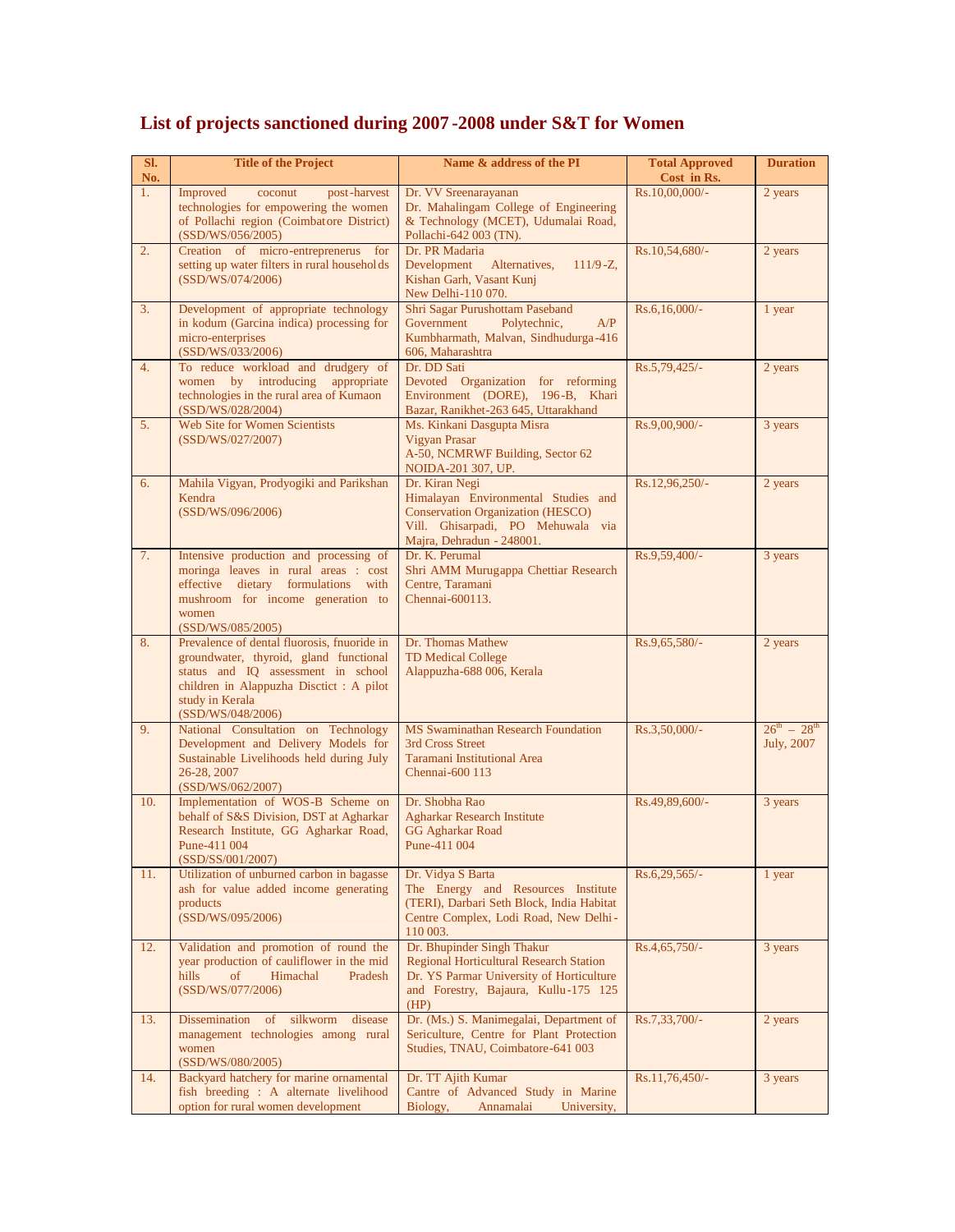|     | (SSD/WS/114/2006)                                                                                                                                                                                           | Parangipettai - 608502, Tamil Nadu                                                                                                                                           |                |                                                             |
|-----|-------------------------------------------------------------------------------------------------------------------------------------------------------------------------------------------------------------|------------------------------------------------------------------------------------------------------------------------------------------------------------------------------|----------------|-------------------------------------------------------------|
| 15. | Gender in illustrations and writings in<br>science text books<br>(SSD/WS/072/2007)                                                                                                                          | Dr. Sugra Chunawala<br>Homi Bhabha Centre for Science<br>Education, TIFR, VN Purav Marg,<br>Mankhurd, Mumbai-400 088                                                         | Rs.2,39,600/-  | 1 year                                                      |
| 16. | Workshop on "Community based health<br>assessment and cervical cancer screening<br>for women in North East India" held<br>during November 5-7, 2007<br>(SSD/WS/009/2007)                                    | Civil Hospital,<br>Aizwal, Mizoram                                                                                                                                           | Rs.2,70,000/-  | $5^{\text{th}}$ $-$<br>7 <sup>th</sup><br>November,<br>2007 |
| 17. | Women's Technology Park in Koksara<br>Block, District, Kalahandi, Orissa<br>(SSD/WS/010/2006)                                                                                                               | Shri RP Agrawal<br>Association of Voluntary Agencies for<br><b>Rural Development (AVARD)</b><br>5 (FF), Institutional Area, Deen Dayal<br>Upadhyaya Marg, New Delhi-110 002. | Rs.23,42,300/- | 3 years                                                     |
| 18. | Economic empowerment of rural women<br>through promoting micro enterprises: a<br>pragmatic approach<br>(SSD/WS/051/2006)                                                                                    | Dr. S. Parvathi<br>Department of Human Development<br>Home Science College and Research<br>Nadu<br>Institute,<br>mil<br>Agricultural<br>University, Madurai - 625 104        | Rs.8,47,700/-  | 2 years                                                     |
| 19. | Fodder and feed involving adivasi women<br>(SSD/WS/058/2006)                                                                                                                                                | Dr. Benudhar Sutar<br><b>Integrated Rural Development of Weaker</b><br>Sections in India (IRDWSI)<br>NH-43, Semiliguda, Koraput-764 036                                      | Rs.8,43,150/-  | 2 years                                                     |
| 20. | Involvement of women in cultivation of<br>medicinal plants in indigenous health<br>practices<br>(SSD/WS/095/2005)                                                                                           | Dr. Sr. Austin<br>Amla Ayurvedic Hospital and Research<br>Centre, Amalanagar, Thrissur-680 555,<br>Kerala                                                                    | Rs.8,26,975/-  | 3 years                                                     |
| 21. | Organization<br>"International<br>of<br>Ergonomics Conference (HWWE-2007)<br>on Humanizing Work and Work<br>Environment" held during December<br>10-12, 2007<br>(SSD/WS/084/2007)                           | CIAE, Bhopal                                                                                                                                                                 | Rs.1,00,000/-  | $10^{th} - 12^{th}$<br>December,<br>2007                    |
| 22. | Publication of books under the project<br>"Plants for survival: involvement of rural"<br>Ambassadors and Rural Women"<br>(SSD/WS/111/2000)                                                                  | Dr. Padma Vasudevan<br>Centre for Rural Development<br>$\&$<br>Indian<br>Technology,<br>Institute<br>of<br>Technology, Hauz Khas, New Delhi -110<br>016                      | Rs.4,92,700/-  |                                                             |
| 23. | Women's training on optical production<br>techniques for fabrication of optical<br>components<br>scientific/optical<br>for<br><i>instruments</i><br>(SSD/WS/033/2005)                                       | Shri Madan Singh<br>Instruments Design Development &<br>Facilities Centre (IDDC), PO Box No.35,<br>Staff Road, Ambala Cantt. - 133 001,<br>Haryana                           | Rs.12,01,200/- | 2 years                                                     |
| 24. | Indian Women Scientists: Life and<br><b>Achievements</b><br>(SSD/WS/073/2007)                                                                                                                               | Dr. CS Lakshmi<br>Sound & Picture Archives for Research<br>on Women (SPARROW), B-32, Jeet<br>Nagar, JP Road, Versova, Mumbai - 400<br>061                                    | Rs.21,78,400/- | 3 years                                                     |
| 25. | Women Technology Park for techno-<br>entrepreneurial and holistic empowerment<br>of women in Idukki district, Kerala<br>(SSD/WS/042/2006)                                                                   | Mr. Sabu M. Simon<br><b>Peermade Development Society</b><br>P.B. No. 11, Peermade - 685531, Idukki<br>Dist., Kerala.                                                         | Rs.22,63,800/- | 3 years                                                     |
| 26. | Gender based economic development<br>integrated<br>poultry-cum-fish<br>through<br>culture<br>(SSD/WS/101/2005)                                                                                              | Shri Rajesh Joshi<br>Kurmanchal Seva Samiti (KUSS)<br>Village Darah, PO Champawat-262 523,<br>Uttarakhand.                                                                   | Rs.8,26,780/-  | 2 years                                                     |
| 27. | Science & Technology<br>Information<br>Dissemination Programme for Rural<br>Women (Sarthak Vani)<br>(SSD/WS/037/2006)                                                                                       | Dr. Roopa Vajpeyi<br>Voluntary Organization in Interest of<br>Consumer Education (VOICE), 441,<br>Jangpura, Mathura Road, New Delhi-110<br>014.                              | Rs.31,92,800/- | 2 Years                                                     |
| 28. | Training programme to increase the<br>awareness and build capacity in quality<br>control of herbal medicines among<br>women SHGs, NGOs and small scale<br>manufacturing units in India<br>(SSD/WS/062/2004) | Dr. Padma Venkat<br>Foundation for Revitalisation of Local<br><b>Health Traditions (FRLHT)</b><br>74/2, Jarakabande Kaval<br>Post Attur, Via Yelahanka<br>Bangalore-560 064. | Rs.9,07,700/-  | 2 Years                                                     |
| 29. | Evaluation and standardization of women                                                                                                                                                                     | Fr. Michael Vetticat                                                                                                                                                         | Rs.12,04,800/- | 3 years                                                     |